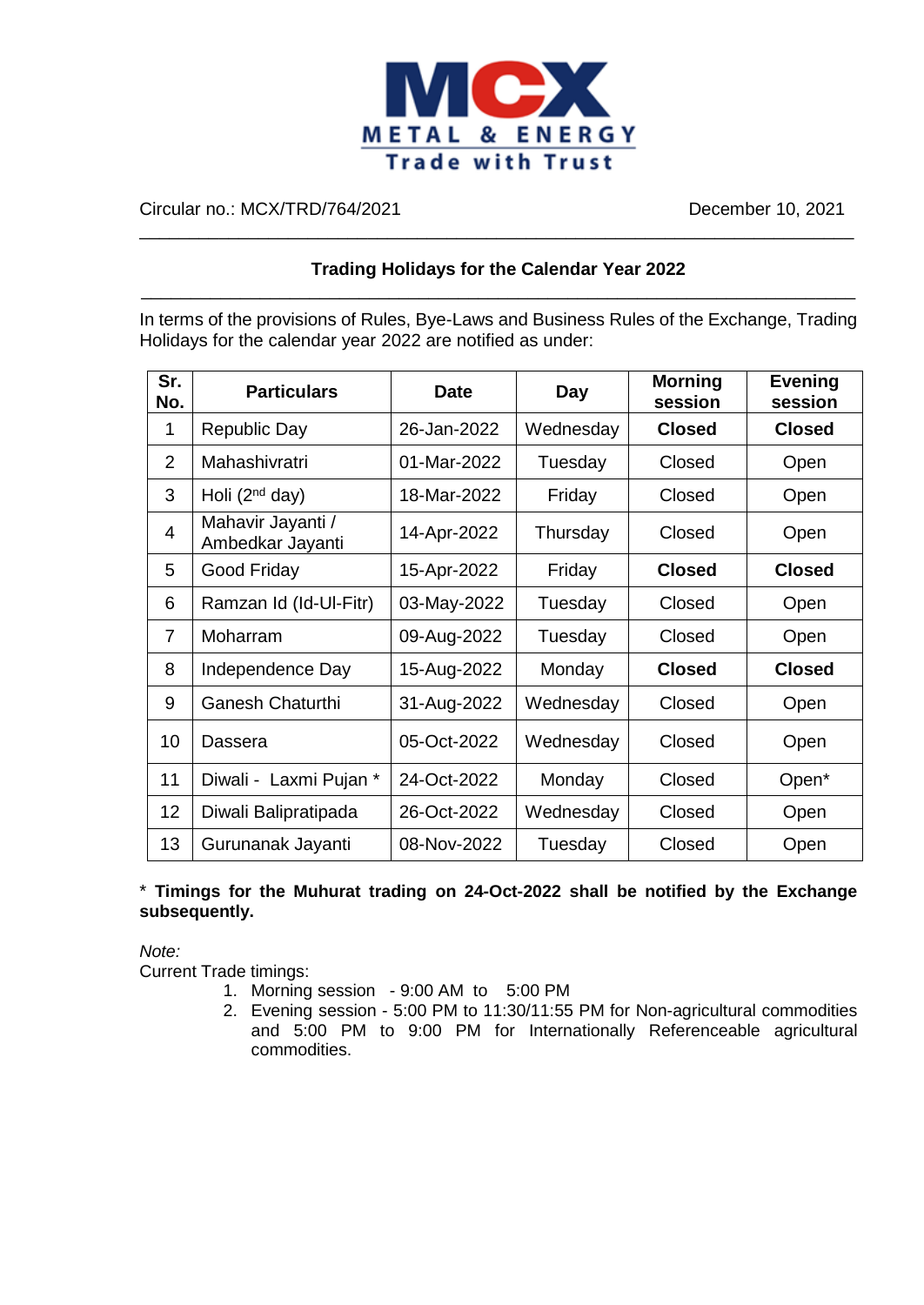Following holidays are falling on Saturdays/Sundays:

| Sr. No. | <b>Particulars</b>     | <b>Date</b> | Days of Week |
|---------|------------------------|-------------|--------------|
| 1       | New Year Day           | 01-Jan-2022 | Saturday     |
| 2       | Ram Navami             | 10-Apr-2022 | Sunday       |
| 3       | Maharashtra Day        | 01-May-2022 | Sunday       |
| 4       | Bakri Id               | 10-Jul-2022 | Sunday       |
| 5       | Mahatma Gandhi Jayanti | 02-Oct-2022 | Sunday       |
| 6       | Christmas              | 25-Dec-2022 | Sunday       |

Members are requested to take note of the above.

Jigar Bhatia AVP - Market Operations

Kindly contact Customer Support on 022 - 6649 4040 or send an email at customersupport@mcxindia.com for further clarification.

--------------------------------------------- Corporate office ----------------------------------------------- Multi Commodity Exchange of India Limited Exchange Square, CTS No. 255, Suren Road, Chakala, Andheri (East), Mumbai – 400 093 Tel.: 022 – 6649 4000 Fax: 022 – 6649 4151 CIN: L51909MH2002PLC135594 www.mcxindia.com email: [customersupport@mcxindia.com](mailto:customersupport@mcxindia.com)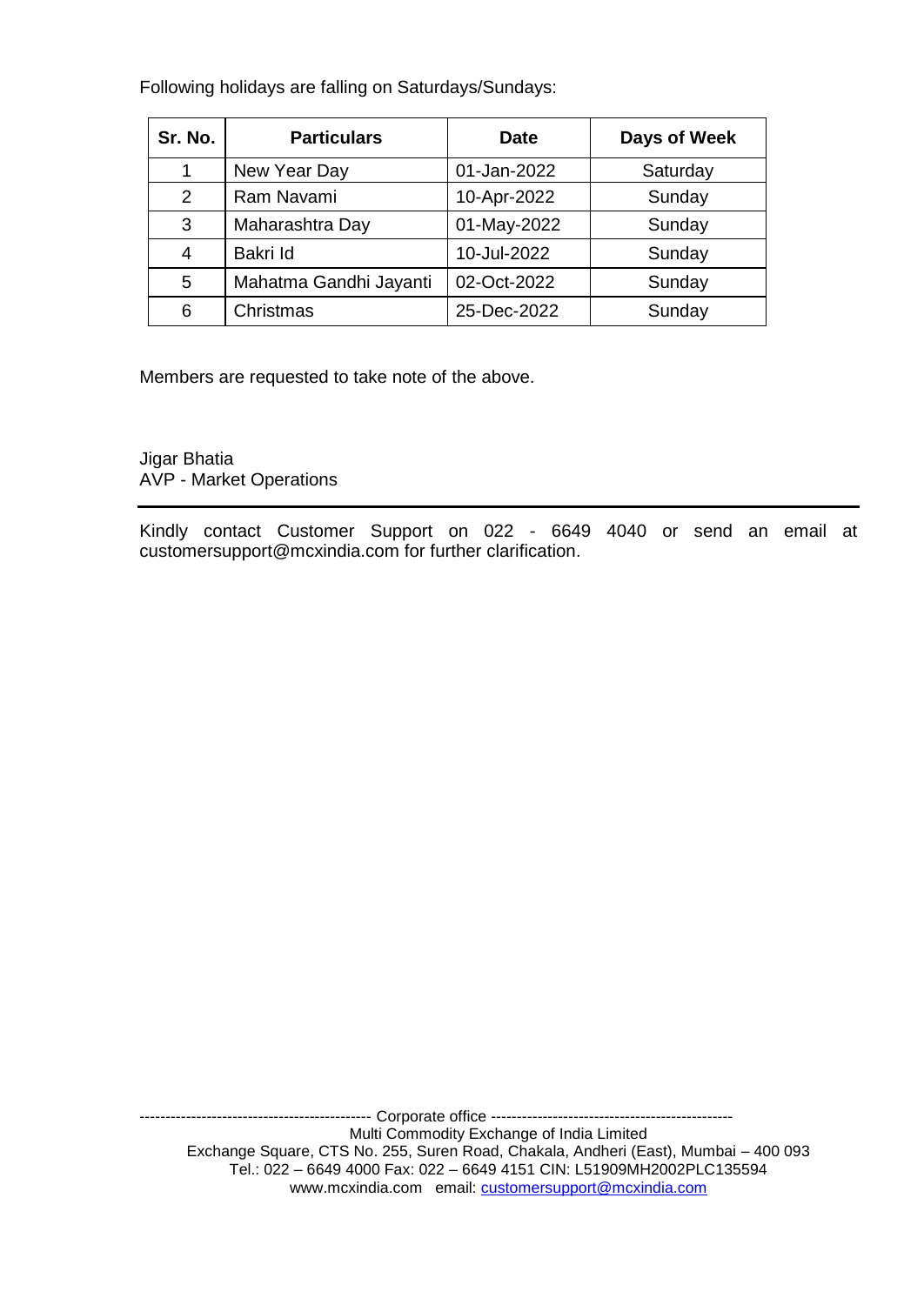

#### **NATIONAL COMMODITY & DERIVATIVES EXCHANGE LIMITED**

Circular to all members of the Exchange Circular No. : NCDEX/TRADING-044/2021 Date : December 13, 2021 Subject : Trading holidays for the Calendar Year 2022

Reference is invited to Exchange circular no. NCDEX/TRADING-086/2016/200 dated August 31, 2016 on guidelines issued by SEBI relating to Trading Hours / Trading Holidays on Commodity Derivatives Exchanges.

Pursuant to the above, following days are declared as trading holidays for the Calendar Year 2022 along with details as to whether the holidays would be full or part holidays for trading.

| Sr.<br>No.     | Date      | Day       | <b>Description</b>                                 | <b>Morning</b><br><b>Session</b><br><b>Trading</b><br>$9$ am to $5$<br>pm | <b>Evening</b><br><b>Session</b><br><b>Trading</b><br>5 pm to 9<br>pm |
|----------------|-----------|-----------|----------------------------------------------------|---------------------------------------------------------------------------|-----------------------------------------------------------------------|
| 1              | 26-Jan-22 | Wednesday | <b>Republic Day</b>                                | Closed                                                                    | Closed                                                                |
| 2              | 01-Mar-22 | Tuesday   | Mahashivratri                                      | Closed                                                                    | Open                                                                  |
| 3              | 18-Mar-22 | Friday    | Holi                                               | Closed                                                                    | Open                                                                  |
| $\overline{4}$ | 14-Apr-22 | Thursday  | Dr. Babasaheb Ambedkar<br>Jayanti/ Mahavir Jayanti | Closed                                                                    | <b>Open</b>                                                           |
| 5              | 15-Apr-22 | Friday    | Good Friday                                        | Closed                                                                    | Closed                                                                |
| 6              | 03-May-22 | Tuesday   | Ramzan Id (Idu'l Fitr)                             | Closed                                                                    | Open                                                                  |
| $\overline{7}$ | 09-Aug-22 | Tuesday   | Muharram                                           | Closed                                                                    | Open                                                                  |
| 8              | 15-Aug-22 | Monday    | Independence Day                                   | Closed                                                                    | Closed                                                                |
| 9              | 31-Aug-22 | Wednesday | Ganesh Chaturthi                                   | Closed                                                                    | Open                                                                  |
| 10             | 05-Oct-22 | Wednesday | Dussera                                            | Closed                                                                    | Open                                                                  |
| 11             | 24-Oct-22 | Monday    | Diwali (Laxmi Pujan)                               | Closed                                                                    | Open*                                                                 |
| 12             | 26-Oct-22 | Wednesday | Diwali (Bali Pratipada)                            | Closed                                                                    | Open                                                                  |
| 13             | 08-Nov-22 | Tuesday   | Guru Nanak Jayanti                                 | Closed                                                                    | Open                                                                  |

\* Market would be open for Muhurat Trading in all commodities, timings for which will be informed separately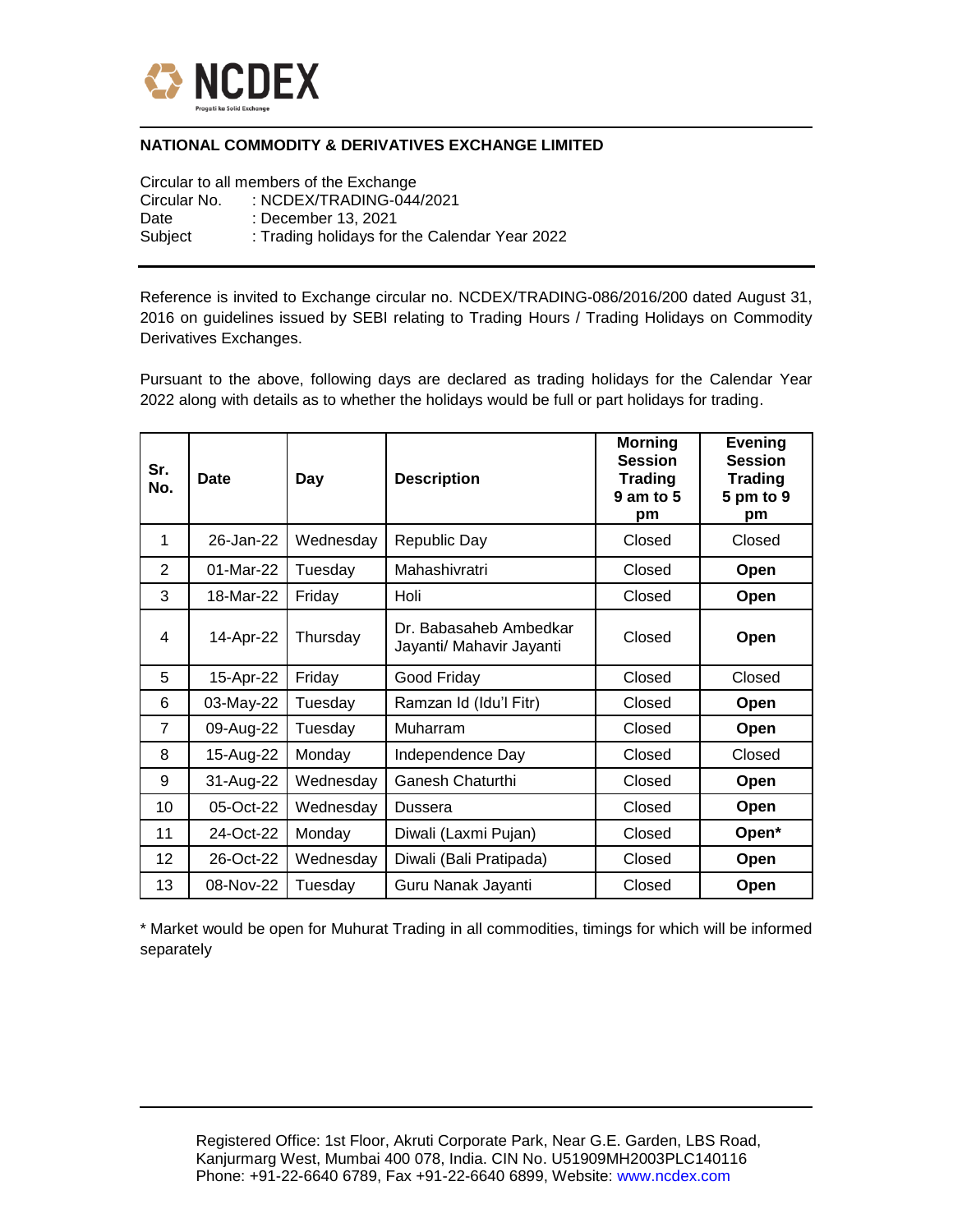

The holidays falling on Saturdays and Sundays during 2022 are as follows:

| Sr. No. | Date      | Day      | <b>Description</b>     |
|---------|-----------|----------|------------------------|
| 1       | 01-Jan-22 | Saturday | New Year Day           |
| 2       | 10-Apr-22 | Sunday   | Ram Navami             |
| 3       | 01-May-22 | Sunday   | Maharashtra Day        |
| 4       | 10-Jul-22 | Sunday   | Idu'l Zuha (Bakri Id)  |
| 5       | 02-Oct-22 | Sunday   | Mahatma Gandhi Jayanti |
| 6       | 25-Dec-22 | Sunday   | Christmas              |

For and on behalf of **National Commodity & Derivatives Exchange Limited** 

Bipin Veliyam Senior Vice President

For further information / clarifications, please contact -

- 1. Customer Service Group on toll free number: 1800 26 62339
- 2. Customer Service Group by E-mail to: [askus@ncdex.com](mailto:askus@ncdex.com)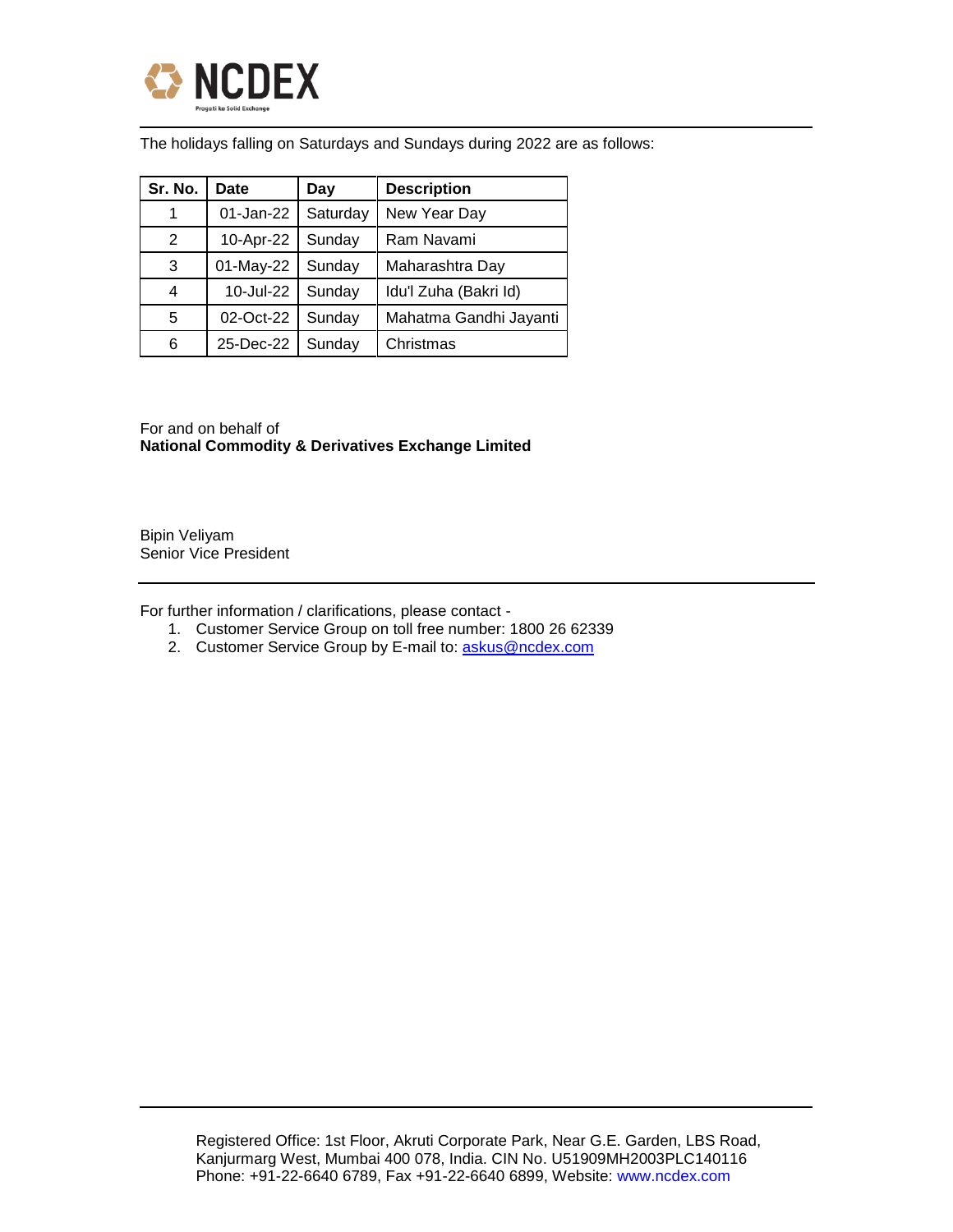



## **National Stock Exchange of India Limited**

### **Circular**

| Department: COMMODITY DERIVATIVES |                         |  |  |  |
|-----------------------------------|-------------------------|--|--|--|
| Download Ref No: NSE/COM/50562    | Date: December 10, 2021 |  |  |  |
| Circular Ref. No: 36/2021         |                         |  |  |  |

All Members,

**Trading holidays for the calendar year 2022**

In pursuance to clause 2 of Chapter IX of the Bye-Laws and Regulation 2.3.1 of part A of Regulations of the Commodity Derivatives Segment, the Exchange hereby notifies trading holidays for the calendar year 2022 as below:

| Sr. No.        | Date             | Day       | Description                                        | Morning<br>Session<br>(9 AM to<br>5 PM) | Evening<br>Session (5 PM<br>$\overline{10}$<br>11:30/11:55<br>PM) |
|----------------|------------------|-----------|----------------------------------------------------|-----------------------------------------|-------------------------------------------------------------------|
|                | January 26,2022  | Wednesday | Republic Day                                       | Closed                                  | Closed                                                            |
| $\overline{2}$ | March 01,2022    | Tuesday   | Mahashivratri                                      | Closed                                  | Open                                                              |
| 3              | March 18,2022    | Friday    | Holi                                               | Closed                                  | Open                                                              |
| 4              | April 14,2022    | Thursday  | Dr. Baba Saheb Ambedkar<br>Jayanti/Mahavir Jayanti | Closed                                  | Open                                                              |
| 5              | April 15,2022    | Friday    | Good Friday                                        | Closed                                  | Closed                                                            |
| 6              | May 03,2022      | Tuesday   | Id-UI-Fitr (Ramzan ID)                             | Closed                                  | Open                                                              |
| $\overline{7}$ | August 09,2022   | Tuesday   | Moharram                                           | Closed                                  | Open                                                              |
| 8              | August 15,2022   | Monday    | Independence Day                                   | Closed                                  | Closed                                                            |
| 9              | August 31,2022   | Wednesday | Ganesh Chaturthi                                   | Closed                                  | Open                                                              |
| 10             | October 05,2022  | Wednesday | Dussehra                                           | Closed                                  | Open                                                              |
| 11             | October 24,2022  | Monday    | Diwali * Laxmi Pujan                               |                                         |                                                                   |
| 12             | October 26,2022  | Wednesday | Diwali-Balipratipada                               | Closed                                  | Open                                                              |
| 13             | November 08,2022 | Tuesday   | Gurunanak Jayanti                                  | Closed                                  | Open                                                              |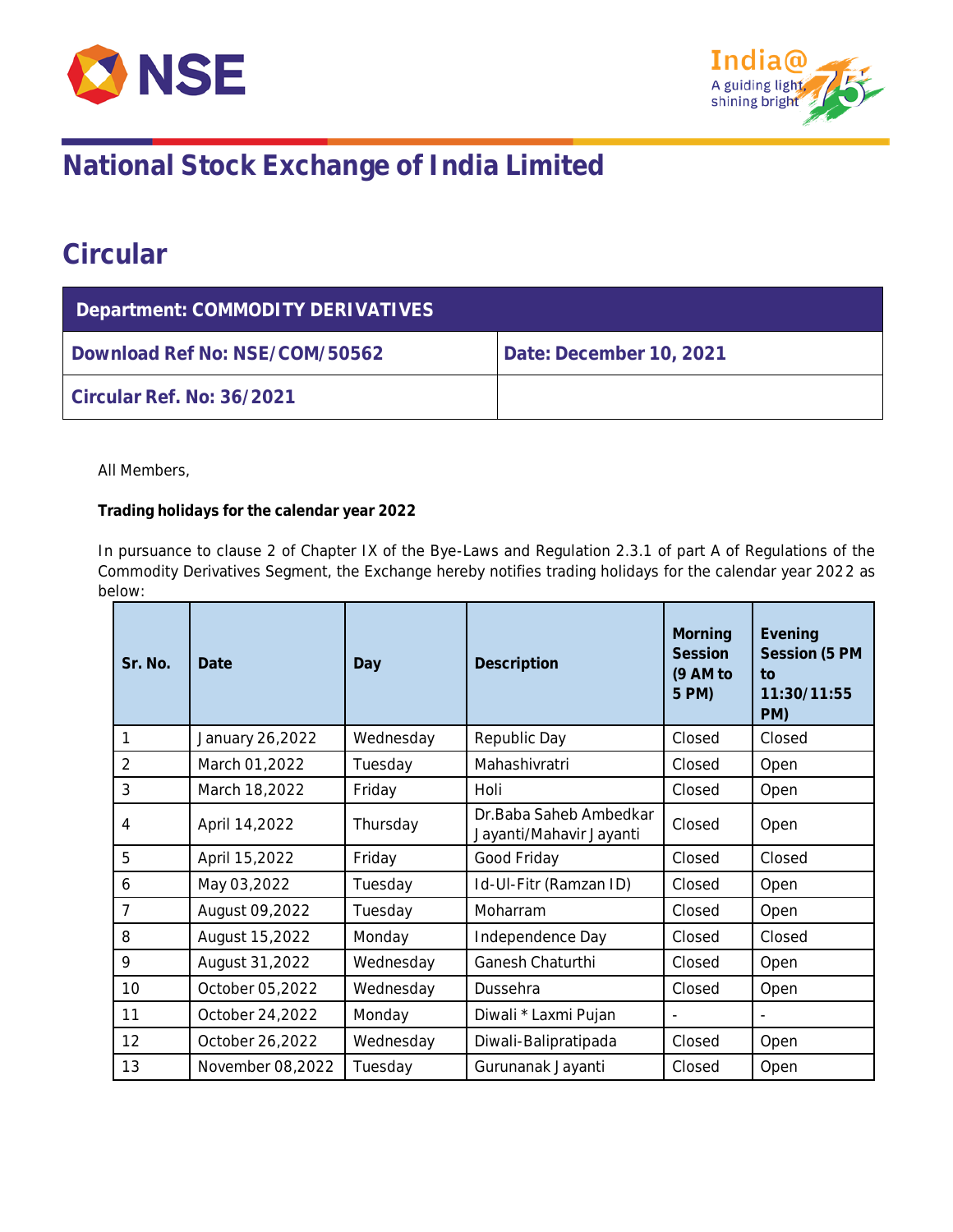

# **National Stock Exchange of India Limited**

The holidays falling on Saturday / Sunday are as follows:

| Sr. No. | Date             | Day      | Description            |
|---------|------------------|----------|------------------------|
|         | January 01,2022  | Saturday | New Year Day           |
|         | April 10,2022    | Sunday   | Ram Navami             |
|         | May 01,2022      | Sunday   | Maharashtra Day        |
|         | July 10,2022     | Sunday   | Bakri Id               |
| -5      | October 02,2022  | Sunday   | Mahatma Gandhi Jayanti |
|         | December 25,2022 | Sunday   | Christmas              |

\*Muhurat Trading will be conducted on Monday, October 24, 2022. Timings of Muhurat Trading shall be notified subsequently.

**For and on behalf of National Stock Exchange of India Limited**

**Khushal Shah Associate Vice President**

| Toll Free No             | Email id                     |
|--------------------------|------------------------------|
| 1800-266-0050 (Option 1) | $\blacksquare$ msm@nse.co.in |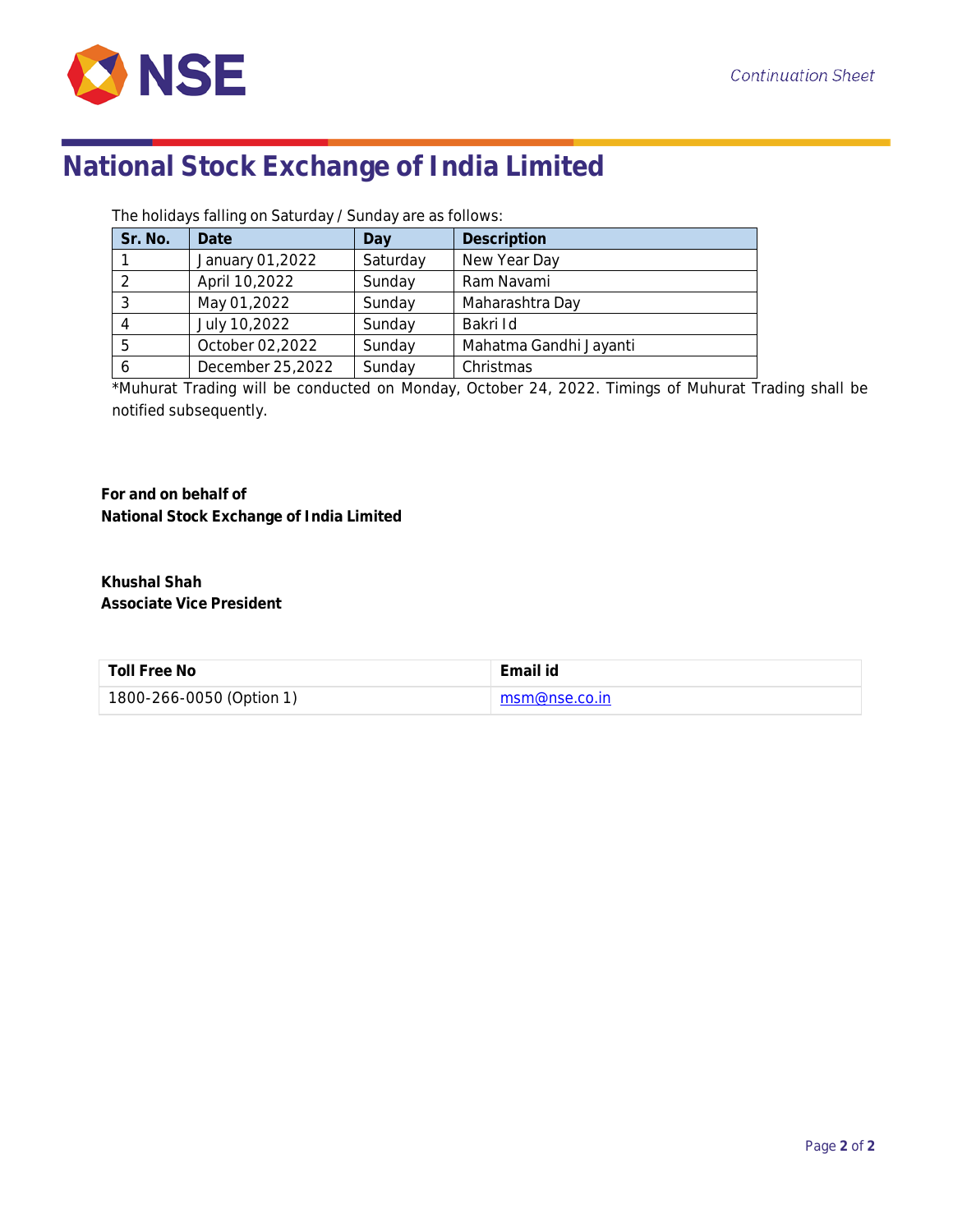### **NOTICES**

| <b>Notice No.</b> | 20211210-14                                                                   | <b>Notice Date</b> | 10 Dec 2021                  |
|-------------------|-------------------------------------------------------------------------------|--------------------|------------------------------|
| <b>Category</b>   | Trading                                                                       | <b>Segment</b>     | <b>Commodity Derivatives</b> |
| <b>Subject</b>    | Trading Holidays for the Calendar Year 2022 for Commodity Derivatives Segment |                    |                              |
| <b>Content</b>    |                                                                               |                    |                              |

Trading Members are hereby informed that the Exchange shall observe following Trading Holidays during the Calendar Year 2022 for the Commodity Derivatives Segment.

| Sr. No.        | <b>Holidays</b>                                      | <b>Date</b>      | Day       | <b>Morning</b><br><b>Session 9am tol</b><br>5 pm | <b>Evening Session</b><br>5 pm to<br>11:30/11:55 pm |
|----------------|------------------------------------------------------|------------------|-----------|--------------------------------------------------|-----------------------------------------------------|
|                | <b>Republic Day</b>                                  | January 26,2022  | Wednesday | <b>Closed</b>                                    | <b>Closed</b>                                       |
| 2              | Mahashivratri                                        | March 01,2022    | Tuesday   | <b>Closed</b>                                    | Open                                                |
| 3              | Holi                                                 | March 18,2022    | Friday    | <b>Closed</b>                                    | Open                                                |
| 4              | Mahavir Jayanti / Dr. Baba Saheb<br>Ambedkar Jayanti | April 14,2022    | Thursday  | Closed                                           | Open                                                |
| 5              | Good Friday                                          | April 15,2022    | Friday    | <b>Closed</b>                                    | <b>Closed</b>                                       |
| 6              | Id-Ul-Fitr (Ramzan Id)                               | May 03,2022      | Tuesday   | Closed                                           | Open                                                |
| $\overline{7}$ | <b>Muharram</b>                                      | August 09,2022   | Tuesday   | <b>Closed</b>                                    | <b>Open</b>                                         |
| 8              | Independence Day                                     | August 15,2022   | Monday    | Closed                                           | <b>Closed</b>                                       |
| 9              | Ganesh Chaturthi                                     | August 31,2022   | Wednesday | Closed                                           | Open                                                |
| 10             | Dussehra                                             | October 05,2022  | Wednesday | <b>Closed</b>                                    | Open                                                |
| 11             | Diwali * Laxmi Pujan                                 | October 24,2022  | Monday    |                                                  |                                                     |
| 12             | Diwali Balipratipada                                 | October 26,2022  | Wednesday | <b>Closed</b>                                    | Open                                                |
| 13             | Gurunanak Jayanti                                    | November 08,2022 | Tuesday   | <b>Closed</b>                                    | Open                                                |

Following Holidays are Falling on Saturday / Sunday

| Sr. No. | <b>Holidays</b>        | Date             | Day      |
|---------|------------------------|------------------|----------|
|         | New Year Day           | January 01,2022  | Saturday |
| 2       | Ram Navami             | April 10,2022    | Sunday   |
| 3       | Maharashtra Day        | May 01,2022      | Sunday   |
| 4       | Bakri Id               | July 10,2022     | Sunday   |
| 5       | Mahatma Gandhi Jayanti | October 02,2022  | Sunday   |
| 6       | Christmas              | December 25,2022 | Sunday   |

\* Muhurat Trading shall be held on October 24,2022 (Diwali – Laxmi Pujan). Timings of Muhurat Trading shall be notified subsequently.

The Exchange may alter / change any of the above holidays, for which a separate circular shall be issued in advance.